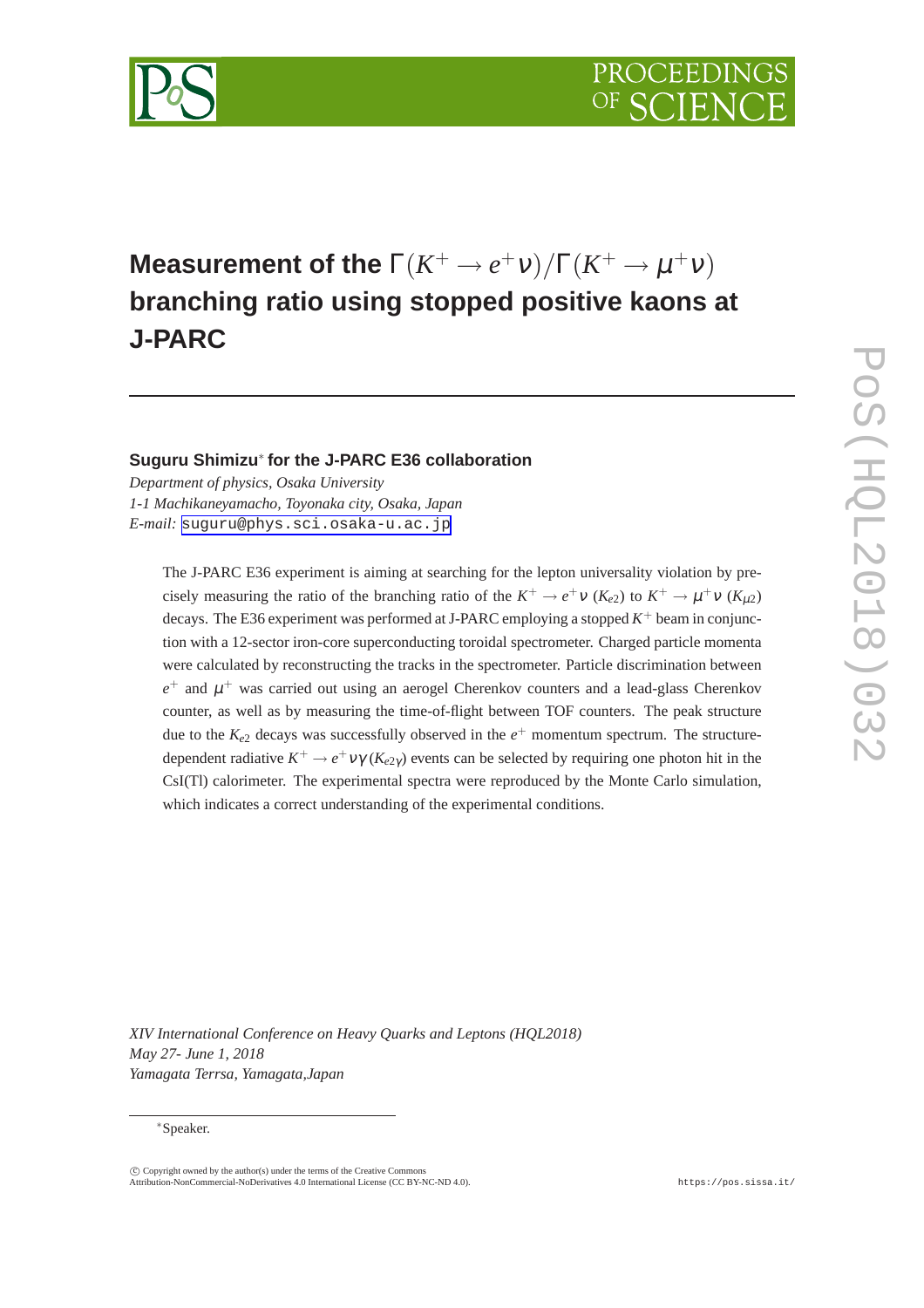#### **1. Introduction**

High precision electroweak tests represent a powerful tool to check the Standard Model (SM) and to obtain indirect hints of new physics. The  $K^+ \to l^+ \nu$  ( $K_{l2}$ ), which is the simplest semileptonic decay among the  $K^+$  decay channels, is one of the best channels to perform such tests. Lepton universality, which can be expressed as the identical coupling constants of the three lepton generations, the electron, muon, and tau, is a basic assumption in the SM. Violation of lepton universality clearly indicates the existence of new physics beyond the SM. The  $K_{12}$  hadronic form factor can be canceled out by forming the ratio of the electric  $(K_{e2})$  and muonic  $(K_{u2})$  decay channels with radiative correction  $(\delta_r)$  as,

$$
R_K^{\rm SM} = \frac{\Gamma(K^+ \to e^+ \nu)}{\Gamma(K^+ \to \mu^+ \nu)} = \frac{m_e^2}{m_\mu^2} \cdot \left(\frac{m_K^2 - m_e^2}{m_K^2 - m_\mu^2}\right)^2 \cdot (1 + \delta_r) \tag{1.1}
$$

under the assumption of  $\mu$ -*e* universality. The factor  $(m_e/m_\mu)^2$  accounts for the helicity suppression of  $K_{e2}$  decay due to the  $V - A$  structure of the charged weak current, and in other words, enhances the sensitivity to effects beyond the SM. As a result, the SM prediction of  $R_K^{\text{SM}}$  is determined to be  $(2.477 \pm 0.001) \times 10^{-5}$  with excellent accuracy and this makes it possible to search for new physics effects by a precise  $R_K$  measurement [\[1\]](#page-6-0).

Recently, the NA62 [\[2\]](#page-6-0) and KLOE [\[3\]](#page-6-0) groups reported the experimental results of the *R<sup>K</sup>* measurement. In the NA62 measurement, an in-flight kaon beam with particle momentum from 15 to 65 GeV/*c*, was used, where  $K_{\mu 2}$  and structure-dependent radiative  $K^+ \to e^+ \nu \gamma (K_{e2\gamma})$  decays were the main background sources in the  $K_{e2}$  sample. The treatment of these backgrounds was one of the most difficult points to determine the  $R_K$  value in the NA62 experiment. Since low energy kaons from  $\phi \to K^+K^-$  were used in the KLOE experiment, the kinematical resolution of  $K_{12}$  decays was better than that in NA62. However, the experimental result was dominated by the statistical uncertainty because of low-intensity of the kaon beam. The NA62 and KLOE results were obtained to be

$$
R_K = (2.488 \pm 0.007 \pm 0.007) \times 10^{-5} (\text{NA62}), \tag{1.2}
$$

$$
R_K = (2.493 \pm 0.025 \pm 0.019) \times 10^{-5} \text{(KLOE)}.
$$
 (1.3)

The combined value was determined by calculating the error-weighted average as,

$$
R_K = (2.488 \pm 0.009) \times 10^{-5} \tag{1.4}
$$

which is consistent with the SM within the error. Since the experimental error is about 10 times larger than the theoretical one, there is still room for further improvement of the  $R_K$  determination.

#### **2. The J-PARC E36 experiment**

The E36 experiment was performed in 2015 at J-PARC employing a stopped  $K^+$  beam in conjunction with a 12-sector iron-core superconducting toroidal spectrometer [\[4\]](#page-6-0). Schematic cross sectional side and end views of the detector configuration are shown in Fig. [1.](#page-2-0) The  $K_{e2}$  ( $P_{e+}$ =247 MeV/*c*) and  $K_{\mu 2}$  ( $P_{\mu^+}$ =236 MeV/*c*) events were accepted by analyzing the charged particle momentum using this magnetic spectrometer. Details of the setup are well documented in Ref. [\[4\]](#page-6-0).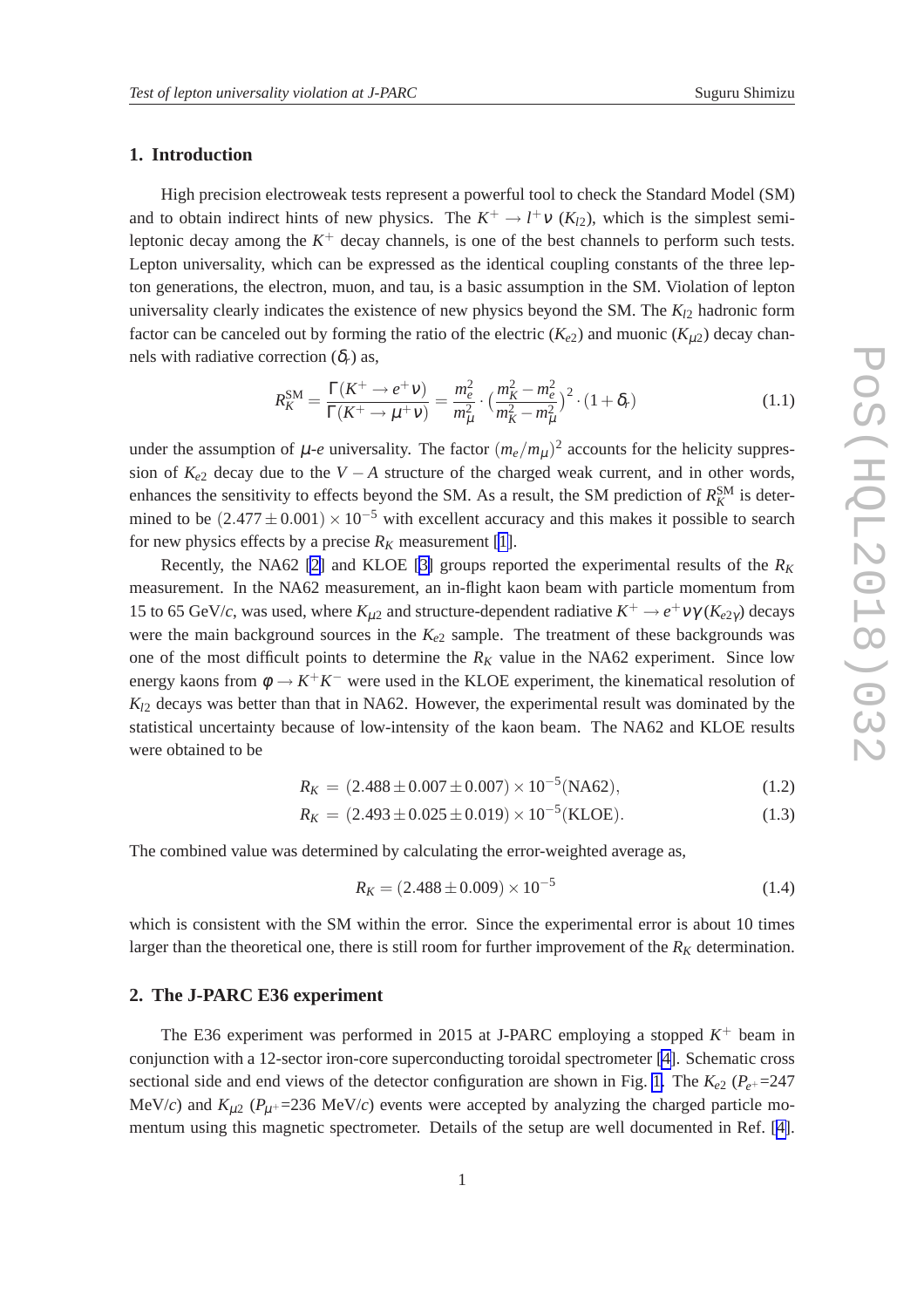<span id="page-2-0"></span>In order to compare the experimental  $R_K$  with the SM prediction, the internal bremsstrahlung (IB) process in the radiative  $K^+ \to e^+ \nu \gamma$  and  $K^+ \to \mu^+ \nu \gamma$  decay has to be included in the  $K_{e2}$  and *K*<sub>µ2</sub> samples, respectively. On the other hand, the structure-dependent (SD) radiative  $K^+ \to l^+ \nu \gamma$ decays [[3](#page-6-0)] are backgrounds and have to be subtracted from the observed  $K_{e2}$  and  $K_{\mu2}$  samples in the analysis. The radiated photons from the above structure dependent processes were measured by a CsI(Tl) calorimeter, as shown in Fig. 1.



**Figure 1:** Schematic cross sectional side and end views of the E36 detector configuration. Particle identification was carried out using an aerogel Cherenkov counters and a lead-glass Cherenkov counter, and by measuring the time-of-flight between the TOF1 and TOF2 scintillating counters. The photon energy and hit position were measured by the CsT(Tl) calorimeter.

A separated 760-MeV/*c* beam was extracted using the J-PARC K1.1BR beamline. The beam was slowed down by a BeO degrader and stopped in a position sensitive fiber target. Charged parti-cles from the target were tracked using a spiral-fiber tracker (SFT) [\[5\]](#page-6-0) surrounding the  $K^+$  stopper and three multi-wire proportional chambers (C2, C3, C4) in each spectrometer sector [\[6\]](#page-6-0). The C2 and C3/C4 chambers were located at the entrance and exit of the magnet gaps, respectively. The  $K_{e2}$  and  $K_{\mu2}$ , and their radiative decays are collected with a central magnetic field of the spectrometer, B=1.5 T. In order to remove  $K^+ \to \pi^0 e^+ \nu$  ( $K_{e3}$ ) and  $K^+ \to \pi^0 \mu^+ \nu$  ( $K_{\mu 3}$ ) backgrounds, the  $K_{e2}$  and  $K_{\mu 2}$  events were identified by requiring the  $e^+$  and  $\mu^+$  momentum to be higher than the  $K_{e3}$  and  $K_{\mu 3}$  endpoints ( $P_e^{\text{max}}$ =228 MeV/*c*,  $P_{\mu}^{\text{max}}$ =215 MeV/*c*). Particle discrimination between  $e^+$ and  $\mu^+$  was carried out using an aerogel Cherenkov counters [[7](#page-6-0)] and a lead-glass Cherenkov counters [\[8\]](#page-6-0), and by measuring the time-of-flight between the TOF1 and TOF2 scintillating counters. The TOF1 counters surround the fiber target and TOF2 was located about 90 cm behind C4. The photon detector, an assembly of 768 CsI(Tl) crystals, covers 70% of the total solid angle [\[6, 9\]](#page-6-0). Since photons produce electro-magnetic showers, their energy was shared among several crystals. The photon energy and hit position were obtained by summing the energy deposits and by determining the energy-weighted centroid, respectively. After selecting the  $e^+$  events, due to the finite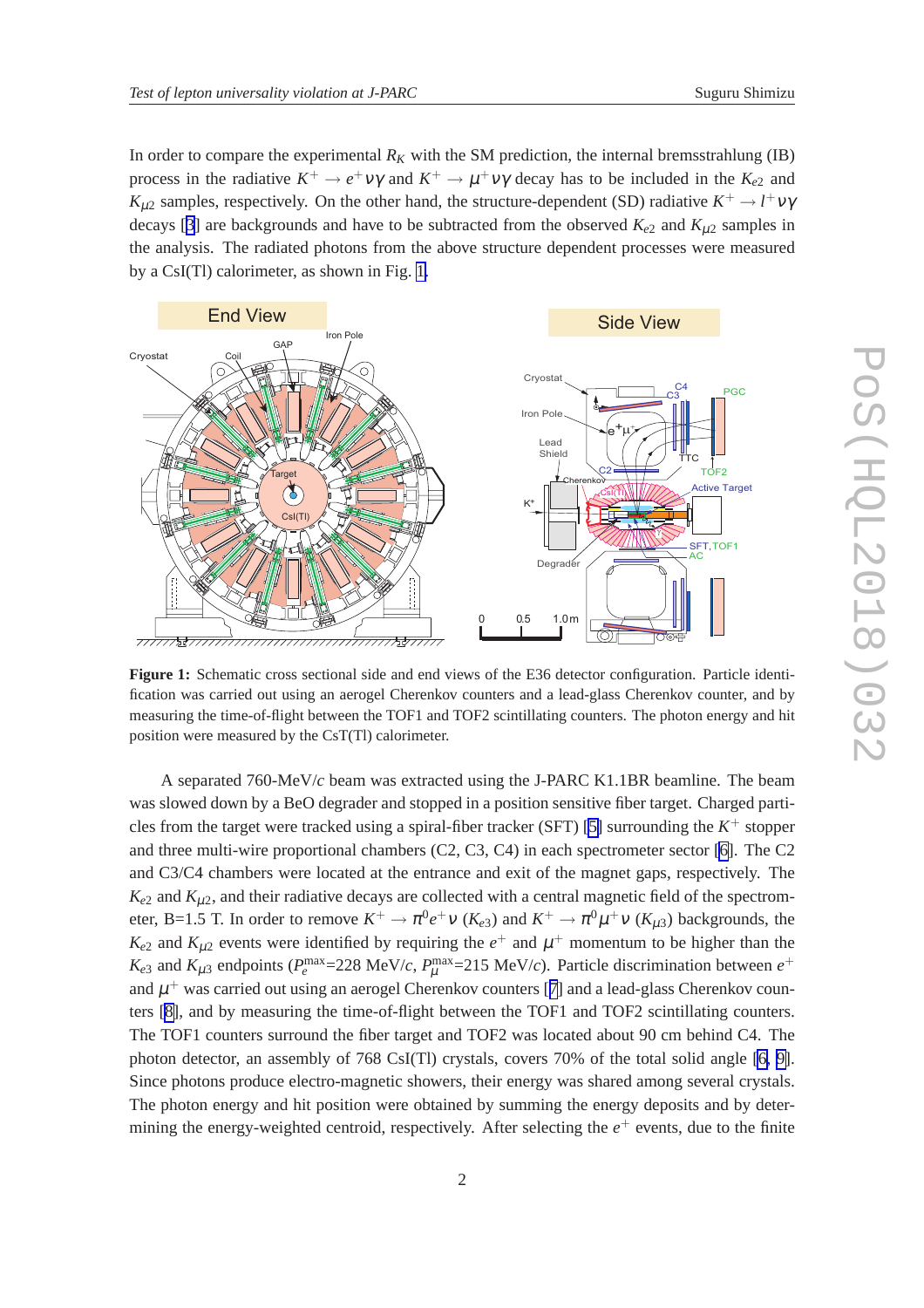acceptance of the CsI(Tl) calorimeter, the  $K_{e2}$ ,  $K_{e2\gamma}$ , and  $K_{e3}$  decays could be accepted as the 0 $\gamma$ event sample, while the  $K_{e2\gamma}$  and  $K_{e3}$  decays only contributed to the 1 $\gamma$  sample.

#### **3. Data analysis**

#### **3.1 Overview of the analysis**

The number of the accepted  $K_{e2}$  ( $N(K_{e2})$ ) and  $K_{\mu2}$  ( $N(K_{\mu2})$ ) events after background subtraction can be described as,

$$
N(K_{e2}) = N_K \times \Omega(K_{e2}) \times \text{Br}(K_{e2}), \qquad (3.1)
$$

$$
N(K_{\mu 2}) = N_K \times \Omega(K_{\mu 2}) \times \text{Br}(K_{\mu 2}).
$$
\n(3.2)

Here  $N_K$  is the number of stopped kaons in the target, Br is the branching ratio, and  $\Omega$  is the detector acceptance. Therefore, the  $R_K = \Gamma(K_{e2})/\Gamma(K_{u2})$  ratio can be obtained by calculating ratio of the accepted  $K_{e2}$  and  $K_{\mu2}$  event numbers corrected for the detector acceptance as

$$
R_K = \Gamma(K_{e2})/\Gamma(K_{\mu 2}) = Br(K_{e2})/Br(K_{\mu 2})
$$
\n(3.3)

$$
= N(K_{e2})/N(K_{\mu2}) \cdot \Omega(K_{\mu2})/\Omega(K_{e2}). \tag{3.4}
$$

The detector acceptance was calculated by Monte Carlo simulation. It should be noted that the analysis procedure is identical between  $K_{e2}$  and  $K_{\mu2}$  except for the particle identification in order to reduce the systematic uncertainty due to the analysis.

#### **3.2**  $K_{e2}$  and  $K_{e2\gamma}$  event selections

The charged particle momentum in the spectrometer gap was calculated by reconstructing the track using the active target, SFT, C2, C3, and C4, as shown in Fig. [2](#page-4-0)(a). Then, the original momentum was determined by correcting for the energy loss in the target, as shown in Fig. [2](#page-4-0)(b). Events from particle decays in-flight and scattering of the particles from the magnet pole faces were eliminated by removing large tracking- $\chi^2$  events. Monochromatic peaks due to the  $K_{\mu 2}$  and  $K^+ \to \pi^+ \pi^0$  ( $K_{\pi^2}$ ) decays are clearly observed in the figure, although the  $K_{e^2}$  events are not seen. Next, choosing *e* <sup>+</sup> particles using the three PID detectors, the peak structure due to the genuine *Ke*<sup>2</sup> decays are successfully observed in the *e* <sup>+</sup> momentum spectrum, as shown in Fig. [3](#page-4-0). The black histogram is the experimental data which includes the *Ke*2<sup>γ</sup> and *Ke*<sup>3</sup> backgrounds as well as the *Ke*<sup>2</sup> events. It should be noted that these spectra were obtained using a small fraction of the whole E36 data set and the PID selection conditions are not yet optimized in the current analysis stage.

Since the SD radiative  $K_{e2\gamma}$  process is a serious background for the  $R_K$  measurement, the characteristics of this decay channel have to be well understood for the background subtraction. In order to study the SD radiative *Ke*2<sup>γ</sup> decay, events with one photon cluster in the CsI(Tl) calorimeter generated by a radiative photon were selected to pick up these events from the above accepted *e* + events. The squared missing mass  $(M<sub>miss</sub><sup>2</sup>)$  defined as,

$$
M_{\text{miss}}^2 = (M_K - E_{e^+} - E_{\gamma})^2 - (\vec{P_{e^+}} + \vec{P}_{\gamma})^2, \tag{3.5}
$$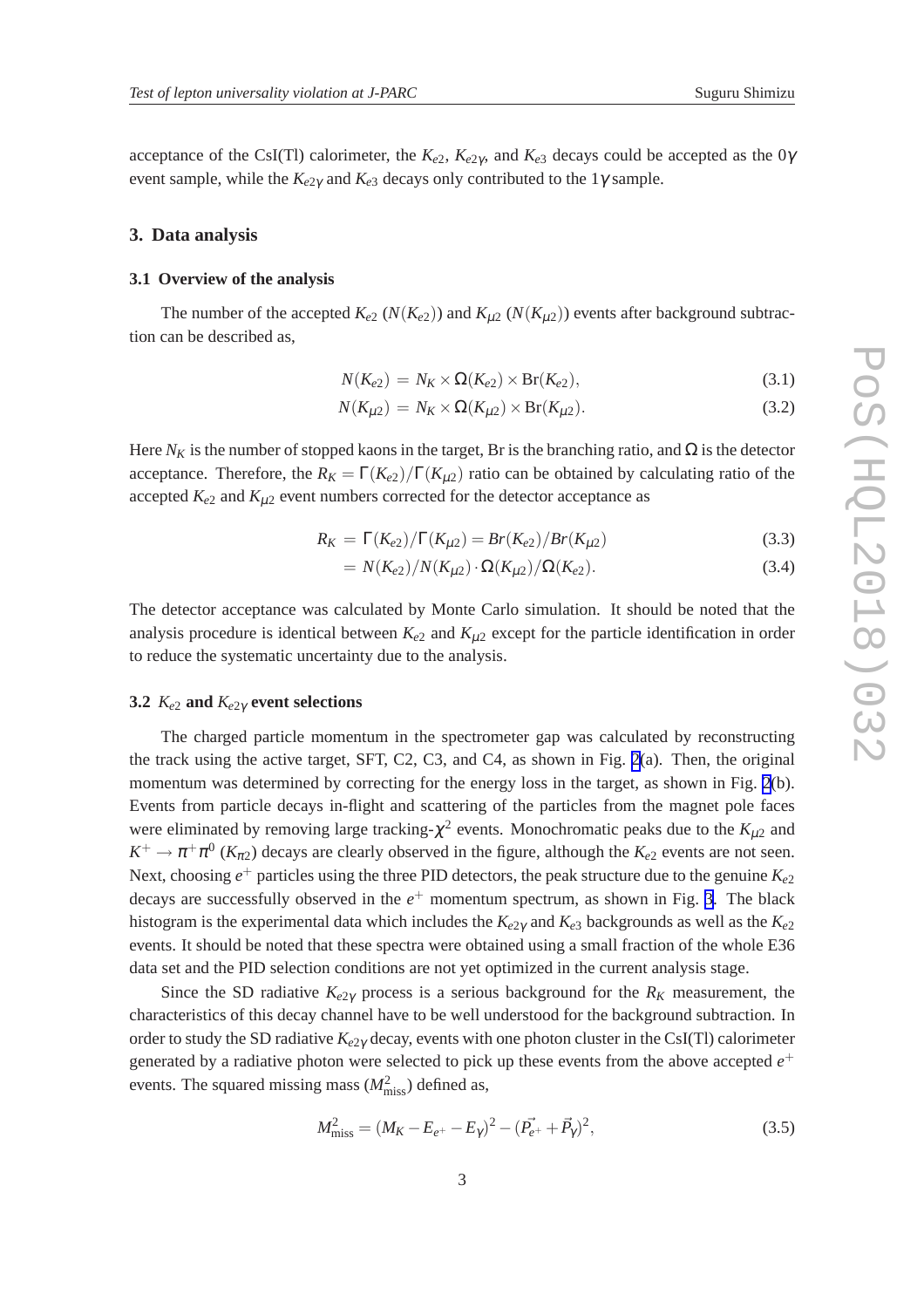<span id="page-4-0"></span>

**Figure 2:** (a) Reconstructed charged particle tracks using active target, SFT, C2, C3, and C4. (b) Momentum spectrum corrected for the energy loss in the target. Monochromatic peaks due to the  $K_{\mu2}$  and  $K_{\pi2}$  decays are clearly seen.

where *E* and  $\vec{P}$  are the energy and momentum vector, respectively, was required to be  $-8000 <$  $M^2_{\text{miss}} < 5000 \, (\text{MeV}/c^2)^2$  to remove accidental backgrounds in the CsI(Tl) calorimeter. The experimental SD *Ke*2<sup>γ</sup> events were successfully extracted with the present selection conditions. They are shown in Fig. [4](#page-5-0) for (a)  $P_{e^+}$ , (b)  $E_{\gamma}$ , (c)  $(e^+, \gamma)$  opening angle, and (d)  $M_{\text{miss}}^2$ . The dots are the experimental data and the histograms are the simulation results. The *Ke*2<sup>γ</sup> form factors will be obtained by comparing the experimental data with the simulation, and the background fraction in the *Ke*<sup>2</sup> sample will be determined using the  $K_{e2}$  form factors.



**Figure 3:** Positron momentum spectrum obtained by using three PID detector information. Black histogram is the experimental data. Red, blue, and purple histograms are the Monte Carlo simulation assuming the *Ke*2, SD radiative  $K_{e2\gamma}$ , and  $K_{e3}$  decays, respectively. Green one is sum of the three MC processes.

In the current Monte Carlo (MC) simulation based on a GEANT4 code, the *Ke*2<sup>γ</sup> data were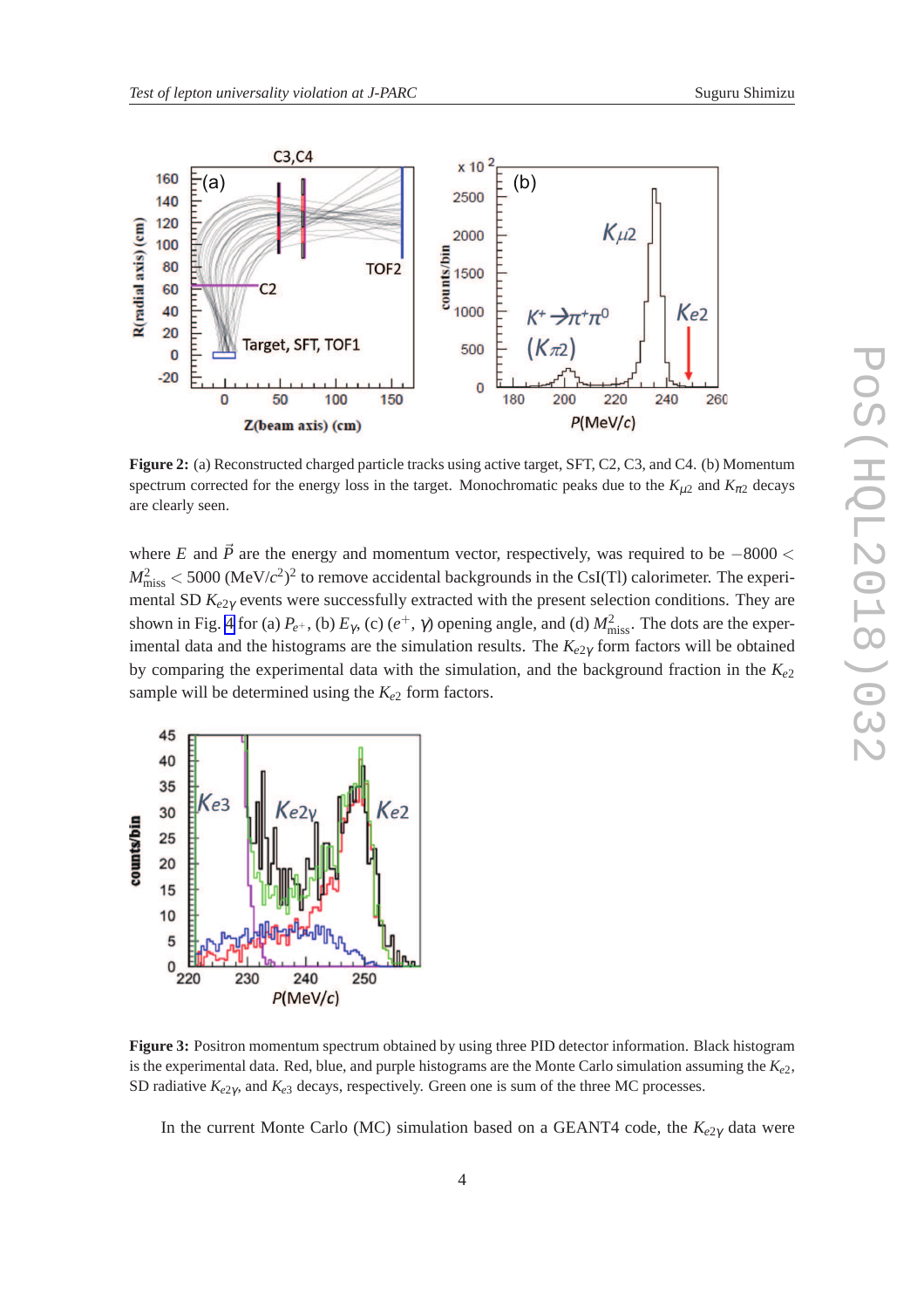<span id="page-5-0"></span>

**Figure 4:** Dots are the experimental  $K_{e2\gamma}$  events identified with the present selection conditions for (a)  $P_{e^+}$ , (b)  $E_{\gamma}$ , (c) ( $e^+$ ,  $\gamma$ ) opening angle, (d)  $M_{\text{miss}}^2$ . Histograms are the simulation results.

generated according to the matrix elements given in Ref. [\[10](#page-6-0)] and the form factors obtained by the KLOE group [\[3\]](#page-6-0) was adopted. Here, only the SD process was taken into account because the present result is not sensitive to enough to study the IB contribution. The red, blue, and purple histograms in Fig. [3](#page-4-0) are the MC simulations of *Ke*2, *Ke*2<sup>γ</sup> , and *Ke*<sup>3</sup> decays. The experimental data are consistent with the MC simulation.

#### **3.3 Summary**

The J-PARC E36 experiment is aiming at searching for the lepton universality violation by precisely measuring the ratio of the decay widths of the  $K^+ \to e^+ \nu$  and  $K^+ \to \mu^+ \nu$  decays. The E36 experiment was performed at J-PARC employing a stopped  $K^+$  beam in conjunction with a 12sector iron-core superconducting toroidal spectrometer. Particle discrimination between  $e^+$  and  $\mu^+$ was carried out using an aerogel Cherenkov counters and a lead-glass Cherenkov counter, as well as by measuring the time-of-flight between the TOF1 and TOF2 scintillating counters. The peak structure due to the  $K_{e2}$  decays was successfully observed in the  $e^+$  momentum spectrum. Also, the SD radiative *Ke*2<sup>γ</sup> events can be selected by requiring one photon hit in the CsI(Tl) calorimeter. The